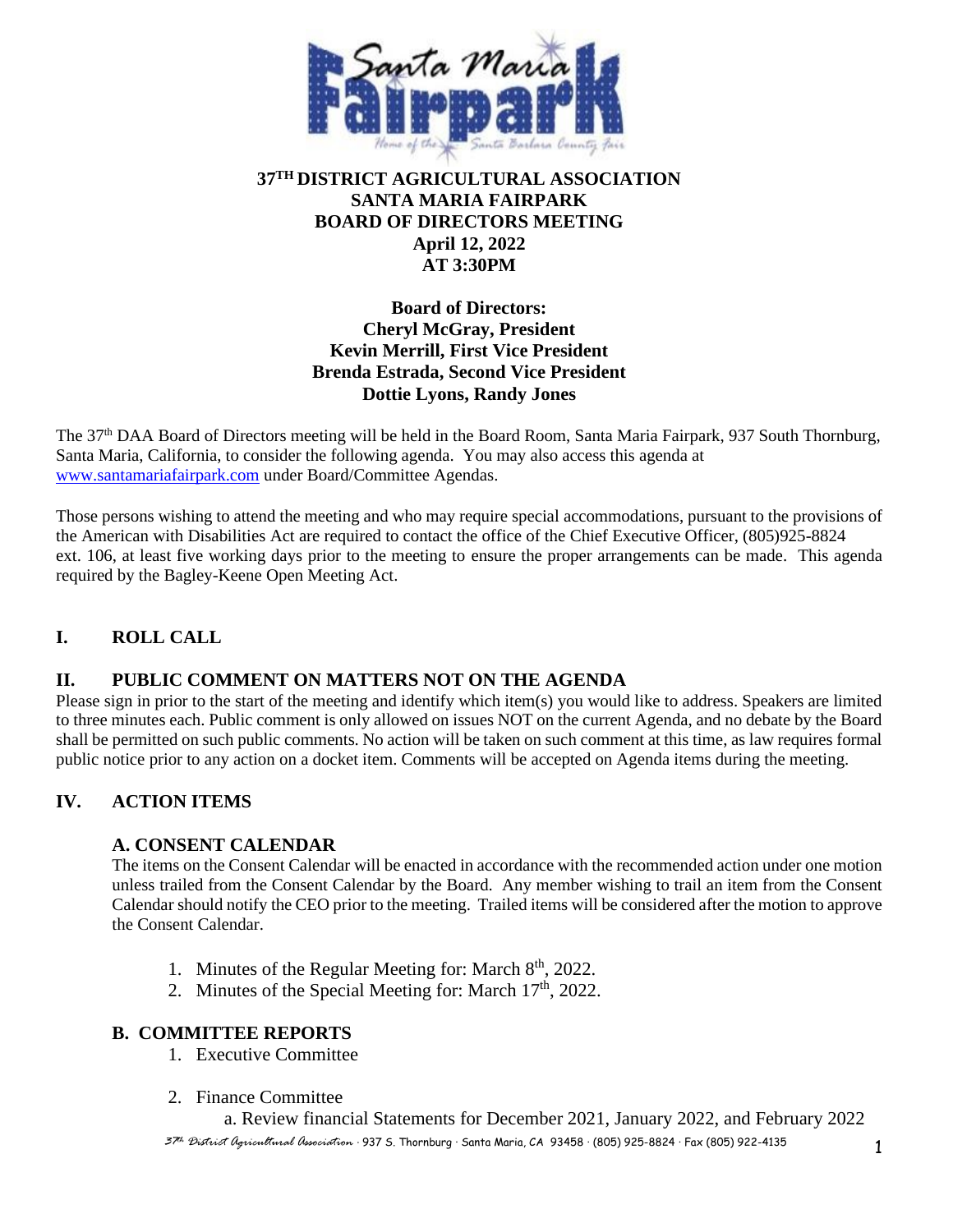- 3. Livestock Committee
- 4. Infrastructure Committee / Relocation

## **C. STANDARD AGREEMENTS**

- 1. Discuss any pending Standard Agreement, Rental Agreements & Judges Agreements 2022
- 2. Amendment to Helm & Sons Amusements, Inc Rental Agreement

# **V. 2022 EVENTS**

- 1. Discuss the status of 2022 Interim events, Strawberry Festival, and Fair
- 2. Discuss any 2022 Standard Agreements and Requisitions for Proposals

#### **VI. IMPROVEMENT PROJECTS**

- 1. Internet Expansion Throughout Fairpark
- 2. Parking Lot Paving
- 3. Camping & Strawberry Lot

# **VII. NEW BUSINESS**

- 1. Delegation of Authority Approval
- 2. Credit Card fee's approval

# **VIII. CORRESPONDENCE**

# **IX. FAIRPARK FOUNDATION REPORT**

#### **X. CEO REPORT**

1. Compliance Audit from CDFA

# **XI. CLOSED SESSION**

Pursuant to Government Code Section 11126, the Board is authorized to meet in Closed Session for the purpose of considering matters involving:

A. Personnel Matters, GC 11126(a)1 The Board is authorized to meet in Closed Session to consider the appointment, employment, evaluation of performance, or dismissal of a public employee

B. Real Estate, GC 11126(c)7 That certain property in the City of Santa Maria, County of Santa Barbara, State of California, described as follows:

"The north 130 feet of the east 473 feet of the southwest quarter of southeast quart of Section 15, Township 10 North, Range 34 West, San Bernardino Meridian, as shown on General Land Office Plat approved April 10, 1873."

## **XII. BOARD PRESIDENT COMMENT**

## **XIII. BOARD COMMENT**

## **XIV. ADJOURNMENT**

#### **Mission of District Agricultural Associations (Cal Ag code 3951)**

Fifty or more persons, who are residents of a district, may form an association to be known as and designated as the \_\_\_\_\_ District Agricultural Association, for the following purposes:

(a) Holding fairs, expositions, and exhibitions for the purpose of exhibiting all of the industries and industrial enterprises, resources and products of every kind or nature of the state with a view toward improving, exploiting, encouraging, and stimulating them.

*<sup>37</sup>th District Agricultural Association* · 937 S. Thornburg · Santa Maria, CA 93458 · (805) 925-8824 · Fax (805) 922-4135 2